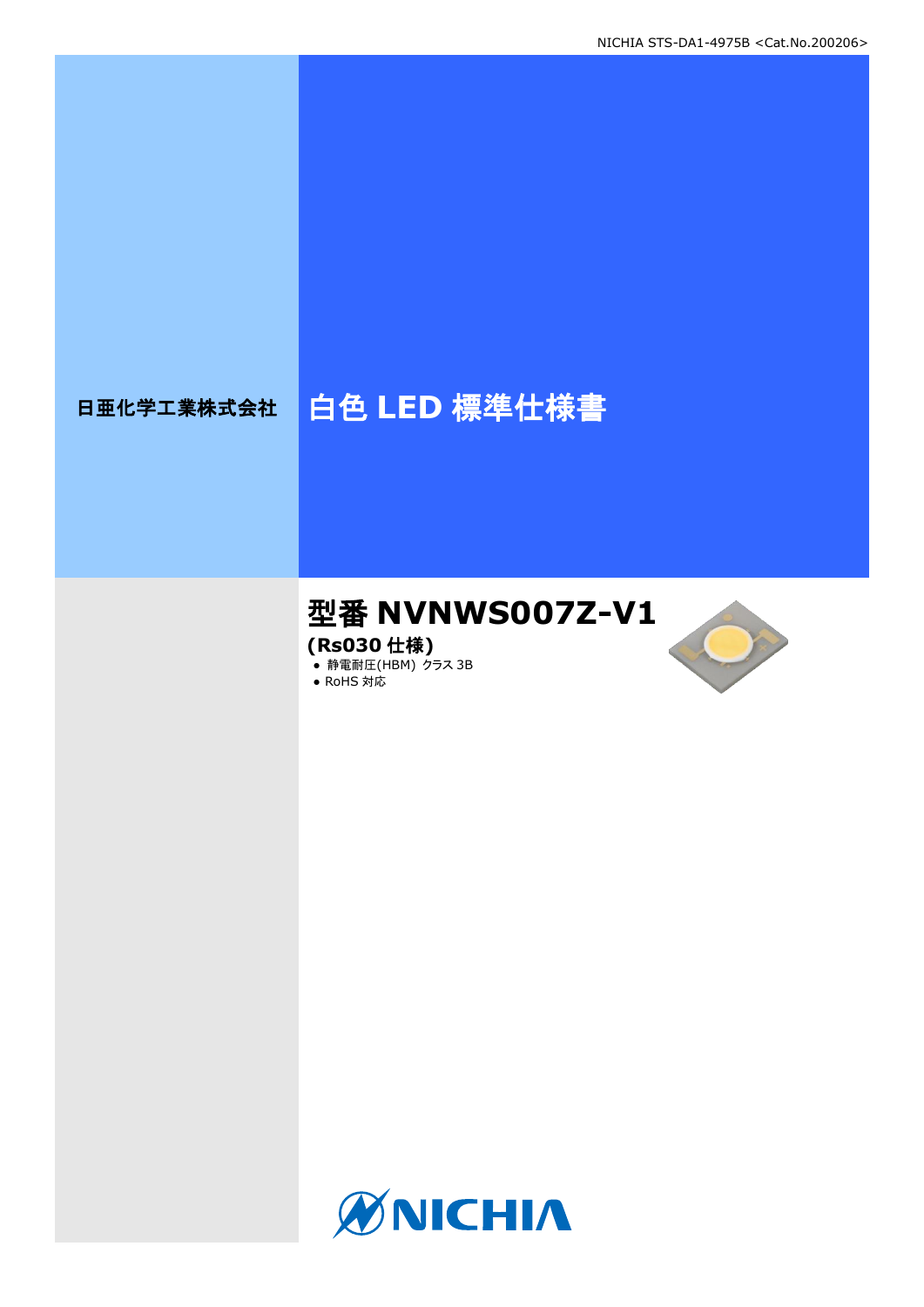### 規格

#### (1) 絶対最大定格

| 項目        | 記号                  | 最大定格           | 単位 |
|-----------|---------------------|----------------|----|
| 順電流       | ${\rm I}_{{\rm F}}$ | 1500           | mA |
| パルス順電流    | $I_{\text{FP}}$     | 2250           | mA |
| 静電耐圧(HBM) | <b>VESD</b>         | 8              | kV |
| 逆方向許容電流   | $I_R$               | 85             | mA |
| 許容損失      | $P_D$               | 33.6           | W  |
| 動作温度      | $T_{\text{opr}}$    | $-40 \sim 105$ | °C |
| 保存温度      | $T_{\rm stq}$       | $-40 \sim 100$ | °C |
| ジャンクション温度 |                     | 150            | °C |

\* TJ=25°C での値です。

\* IFP条件は、パルス幅 10ms 以下、デューティー比は 10%以下です。

\* IF、IFPは、ディレーティング特性を参照してください。

\* 静電耐圧(HBM)は ANSI/ESDA/JEDEC JS-001 のクラス 3B です。

 $*$ 動作温度はケース温度(Tc)での値です。

#### (2) 特性

|           | 項目         | 記号             | 条件            | 標準     | 最大                       | 単位                       |
|-----------|------------|----------------|---------------|--------|--------------------------|--------------------------|
| 順電圧       |            | VF             | $I_F = 580mA$ | 20.6   | $\overline{\phantom{a}}$ |                          |
| Rs030 ランク | 光束(色度座標1)  | $\Phi_{\rm v}$ | $I_F = 580mA$ | 860    |                          | Im                       |
|           | X          |                | $I_F = 580mA$ | 0.4338 | -                        |                          |
| 色度座標 1    |            |                | $I_F = 580mA$ | 0.4030 | -                        | $\overline{\phantom{a}}$ |
| Rs030 ランク | 光束(色度座標 2) | $\Phi_{\rm v}$ | $I_F = 580mA$ | 1080   | $\overline{\phantom{a}}$ | Im                       |
|           | X          |                | $I_F = 580mA$ | 0.3447 | $\qquad \qquad$          |                          |
| 色度座標 2    |            |                | $I_F = 580mA$ | 0.3553 |                          |                          |
| 熱抵抗       |            | $R_{\theta$ JC |               | 1.28   | 1.55                     | °C/W                     |

\* TJ=25°C での値です。パルス駆動により測定しています。

\* 光学特性は、CIE 127:2007 に準拠した値です。

\* 色度座標は、CIE 1931 色度図に基づくものとします。

\* 熱抵抗 RθJCは、JESD51-1 に準拠した Dynamic 法により測定しています。

 $*$  熱抵抗  $R_{\theta JC}$ は、ダイスから Tc 測定ポイントまでの熱抵抗を表します。

\* 熱抵抗 RθJCは放熱グリスを用いた際の熱抵抗値です。放熱シートを用いた場合、熱抵抗値は顕著に大きくなる可能性があります。

\* 熱抵抗に関する詳細は注意事項(6)熱の発生を参照ください。

**COB** の取り扱い、密着、放熱などの一連のアプリケーションノートは弊社ホームページ「**LED** テクニカルデータ」をご確認ください。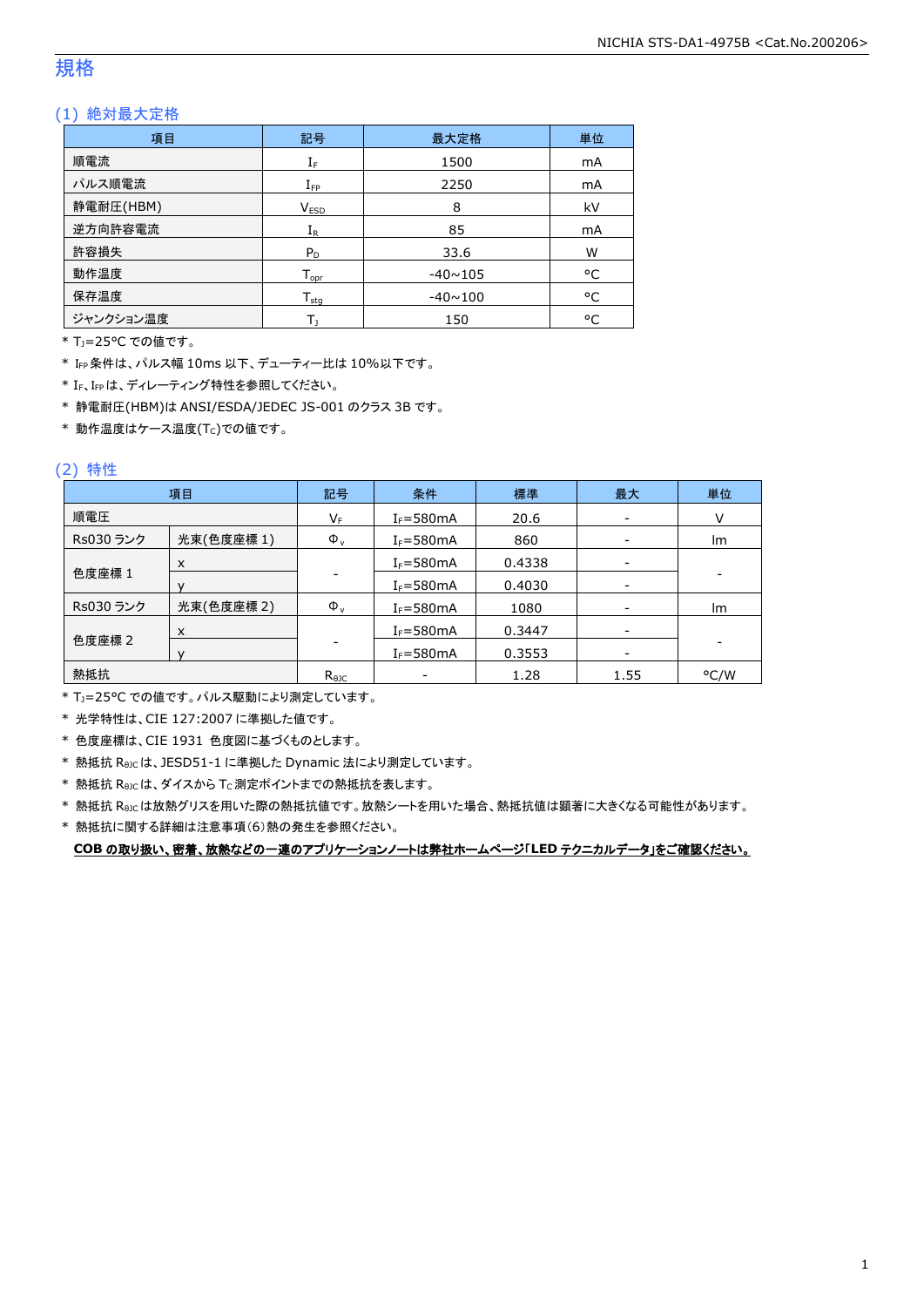## ランク分け

| 項目  | ランク                      |         | 条件            | 最小   | 最大   | 単位 |
|-----|--------------------------|---------|---------------|------|------|----|
| 順電圧 | $\overline{\phantom{a}}$ |         | $I_F = 580mA$ | 19.3 | 22.4 | v  |
| 光束  | Q0097                    |         |               | 970  | 1190 |    |
|     | Q0093                    |         |               | 930  | 1150 |    |
|     | Q0088                    |         |               | 880  | 1080 |    |
|     | Q0083                    |         | $I_F = 580mA$ | 830  | 1030 | Im |
|     | Q0077                    |         |               | 770  | 950  |    |
|     | Q0072                    |         |               | 720  | 900  |    |
| 演色性 | <b>Rs030</b>             | $R_{a}$ | $I_F = 580mA$ |      |      |    |

色度範囲(IF=580mA)

色度座標は中央値より MacAdam 楕円 3 ステップ範囲内となります。

|            |      | ランク    | ランク    | ランク    | ランク    | ランク    | ランク    |
|------------|------|--------|--------|--------|--------|--------|--------|
|            |      | sm273  | sm303  | sm353  | sm403  | sm453  | sm503  |
| 色温度値(単位:K) | l cp | 2700   | 3000   | 3500   | 4000   | 4500   | 5000   |
|            | x    | 0.4578 | 0.4338 | 0.4073 | 0.3818 | 0.3611 | 0.3447 |
| 色度座標中央値    |      | 0.4101 | 0.4030 | 0.3917 | 0.3797 | 0.3658 | 0.3553 |

\* TJ=25°C での値です。パルス駆動により測定しています。

\* 順電圧は±0.2V の公差があります。

- \* 光束は±5%の公差があります。
- \* 色度は±0.003 の公差があります。

\* 1 注文単位に対して上記のランクを納入します。又、その納入比率は問わないものとします。

#### 色度,演色性-光束ランク対応表

| 色度ランク | 演色性ランク       | 光束ランク |
|-------|--------------|-------|
| sm273 | <b>Rs030</b> | Q0072 |
| sm303 | <b>Rs030</b> | Q0077 |
| sm353 | <b>Rs030</b> | Q0083 |
| sm403 | <b>Rs030</b> | O0088 |
| sm453 | <b>Rs030</b> | Q0093 |
| sm503 | Rs030        | 00097 |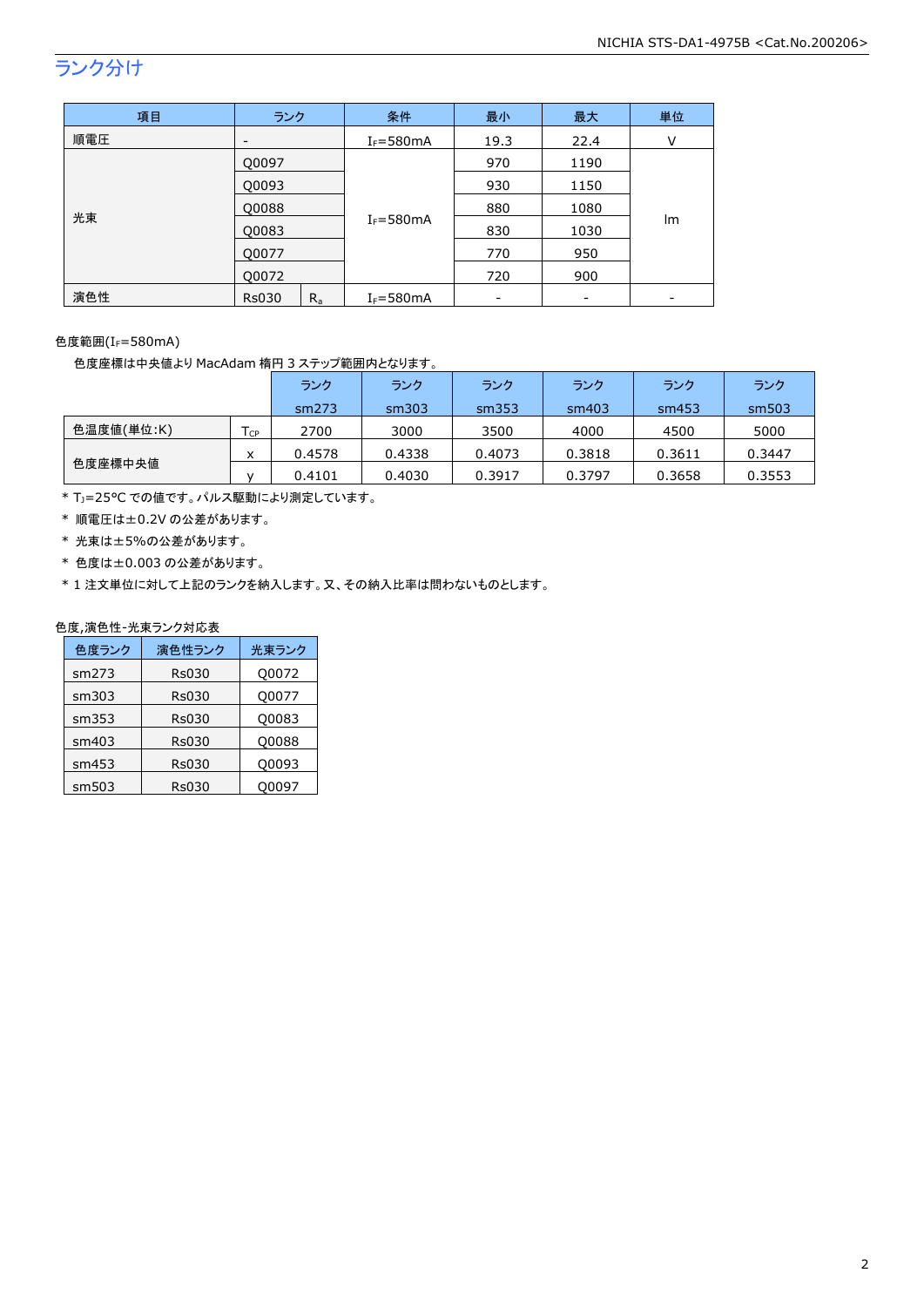色度図

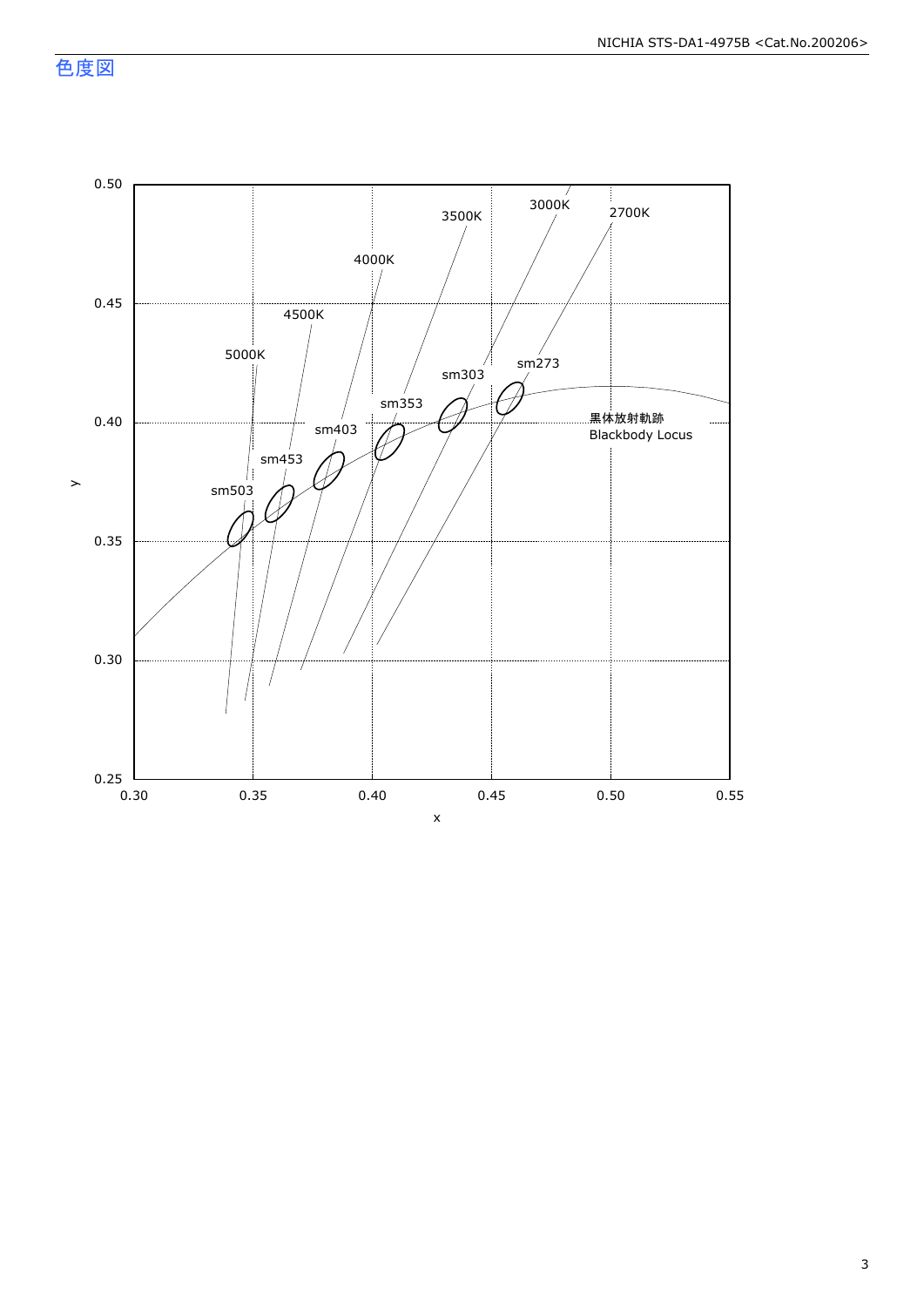### 外形寸法

(単位 Unit: mm) This product complies with RoHS Directive. \* 本製品はRoHS指令に適合しております。 (単位 Unit: mm, 公差 Tolerance: ±0.3) STS-DA7-10629A NVNWS007Z-V1 The dimension(s) in parentheses are for reference purposes. \* 括弧で囲まれた寸法は参考値です。 No. Part No.





| 項目 Item                                                  | 内容 Description                                                           |  |  |
|----------------------------------------------------------|--------------------------------------------------------------------------|--|--|
| パッケージ材質<br><b>Package Materials</b>                      | セラミックス<br>Ceramics                                                       |  |  |
| 封止樹脂材質<br><b>Encapsulating Resin</b><br><b>Materials</b> | シリコーン樹脂<br>(拡散剤+蛍光体入り)<br>Silicone Resin<br>(with diffuser and phosphor) |  |  |
| 雷極材質<br><b>Electrodes Materials</b>                      | 金メッキ<br>Au-plated                                                        |  |  |
| 質量<br>Weight                                             | 0.66q(TYP)                                                               |  |  |

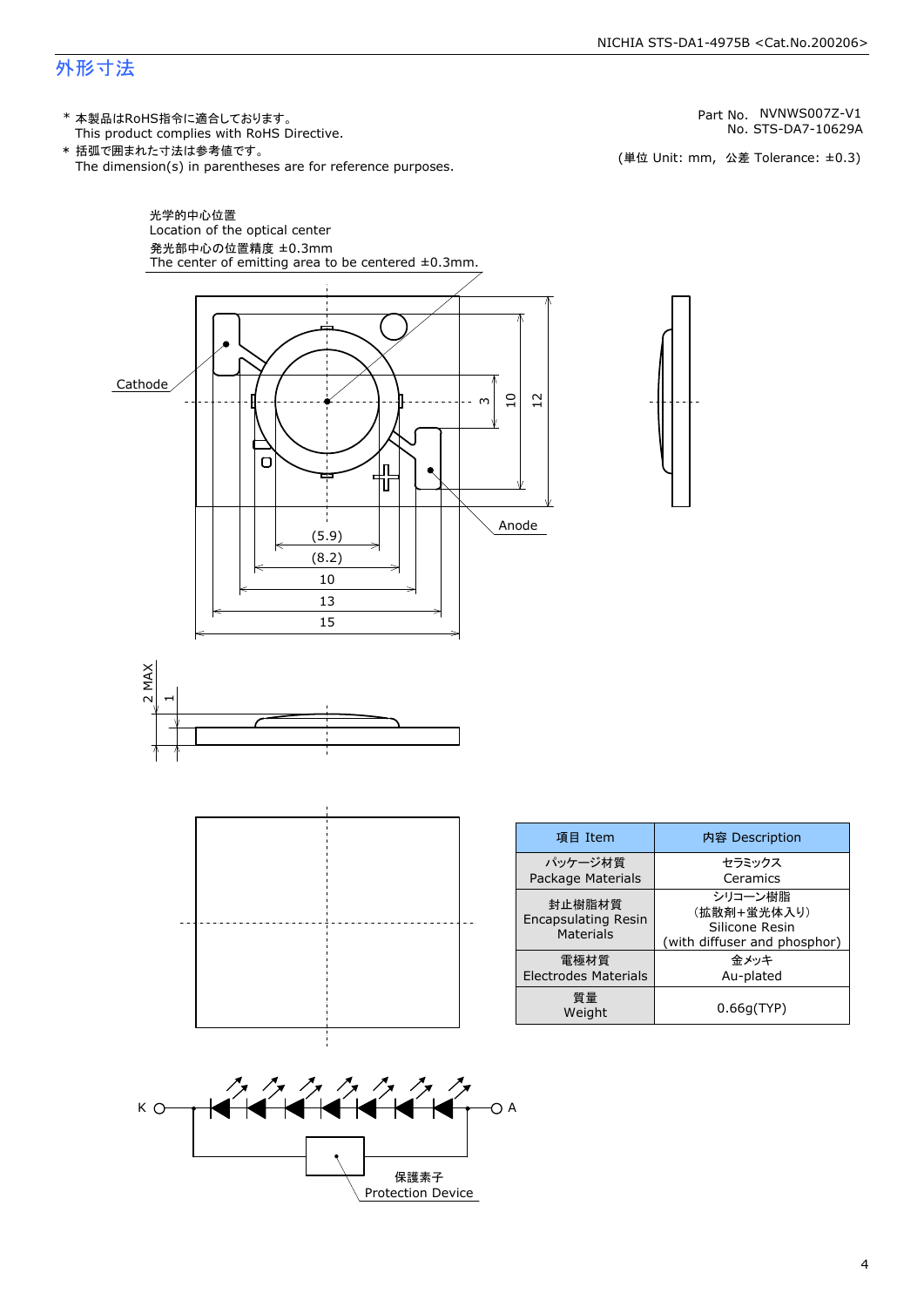### はんだ付け

#### ● 手はんだ推奨条件

| →"烏庫」 | 380°C 以下 |
|-------|----------|
| .間    | 5 秒以内    |

\* 手はんだは 1 回までとして下さい。

- \* 本製品は、封止材料及び封止樹脂枠材料にシリコーン樹脂を用いているため、上面の封止部が柔らかく、力が加わると傷、欠け、剥がれ、製品の変形、 断線や信頼性に影響を及ぼす恐れがあります。封止部及び封止樹脂枠に圧力を加えないで下さい。
- \* 基本的にはんだの取り付け後の修正は行わないで下さい。やむをえず修正する場合は、事前に修正による特性の劣化のなきことを確認の上行って下さ い。
- \* はんだ付け時、加熱された状態で LED にストレスを加えないで下さい。
- \* 実装機を使用する場合は、本製品にあった吸着ノズルを選定下さい。発光面サイズより小径のノズルを使用しますと発光面を傷つけると共に LED が不灯 に至る可能性があります。
- \* フラックスを使用する場合はノンハロゲンタイプを推奨します。また LED に直接フラックスがかかるような工程設計は行わないで下さい。
- \* 端子電極にリード線をはんだ付けする際及びはんだ付け後は、リード線にテンションを加えないようにしてください。端子電極の破壊もしくは端子電極の密 着強度が低下する恐れがあります。
- \* 端子電極にリード線のはんだ付けを行う場合は、使用はんだやリード被覆線の種類によってその含有成分により、端子電極の密着強度が低下する場合 がありますので、事前に実際に使用する部材にてご確認をお願いします。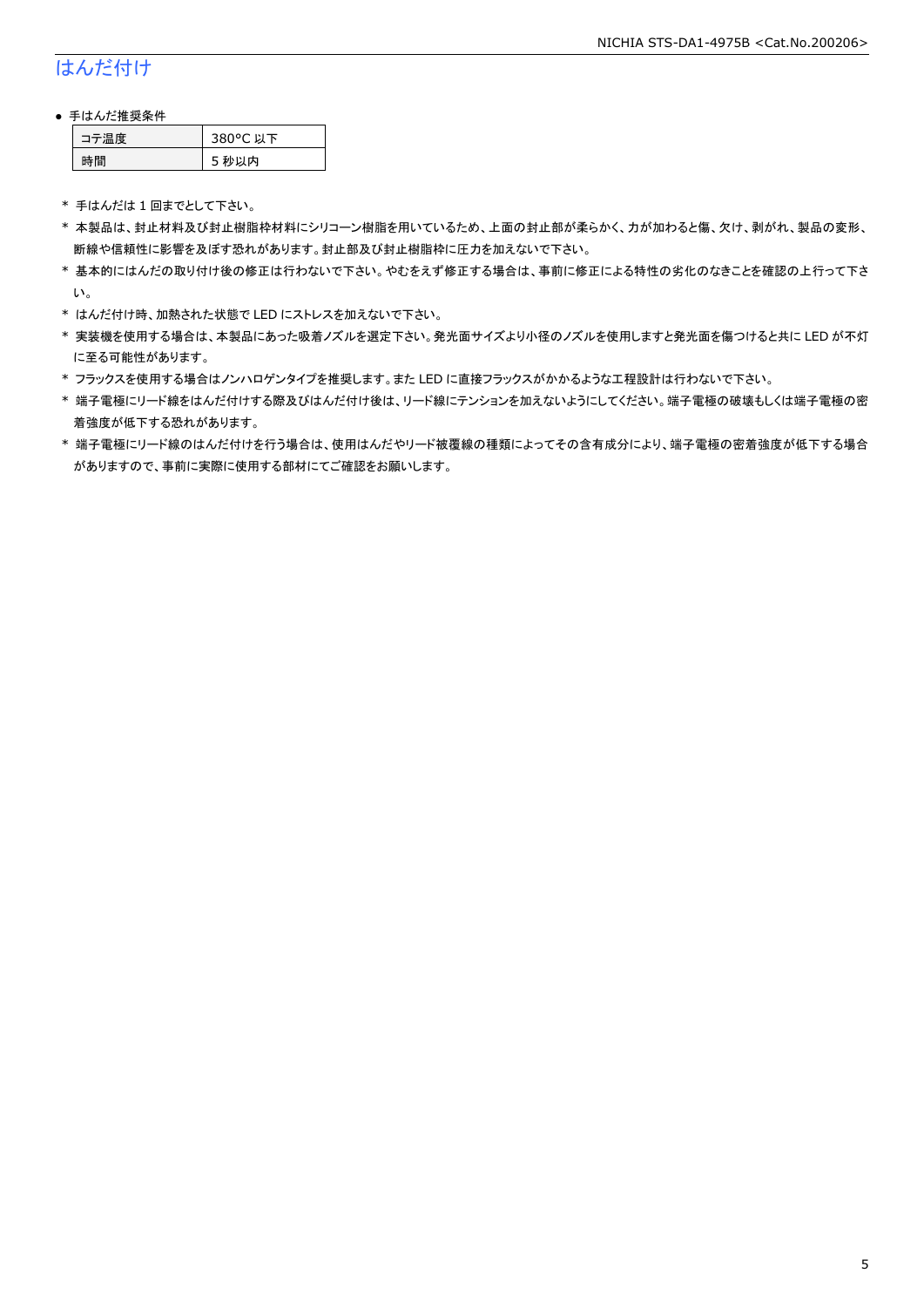### 梱包用トレイ

\* 数量は1トレイにつき 80個入りです。<br>Tray Size: 80pcs

\* 数量は1トレイにつき 80個入りです。<br>Tray Size: 80pcs<br>\* 寸法は参考です。<br>All dimensions shown are for reference only and are not guaranteed. \* づ法は参考です。 (単位 Unit: mm)

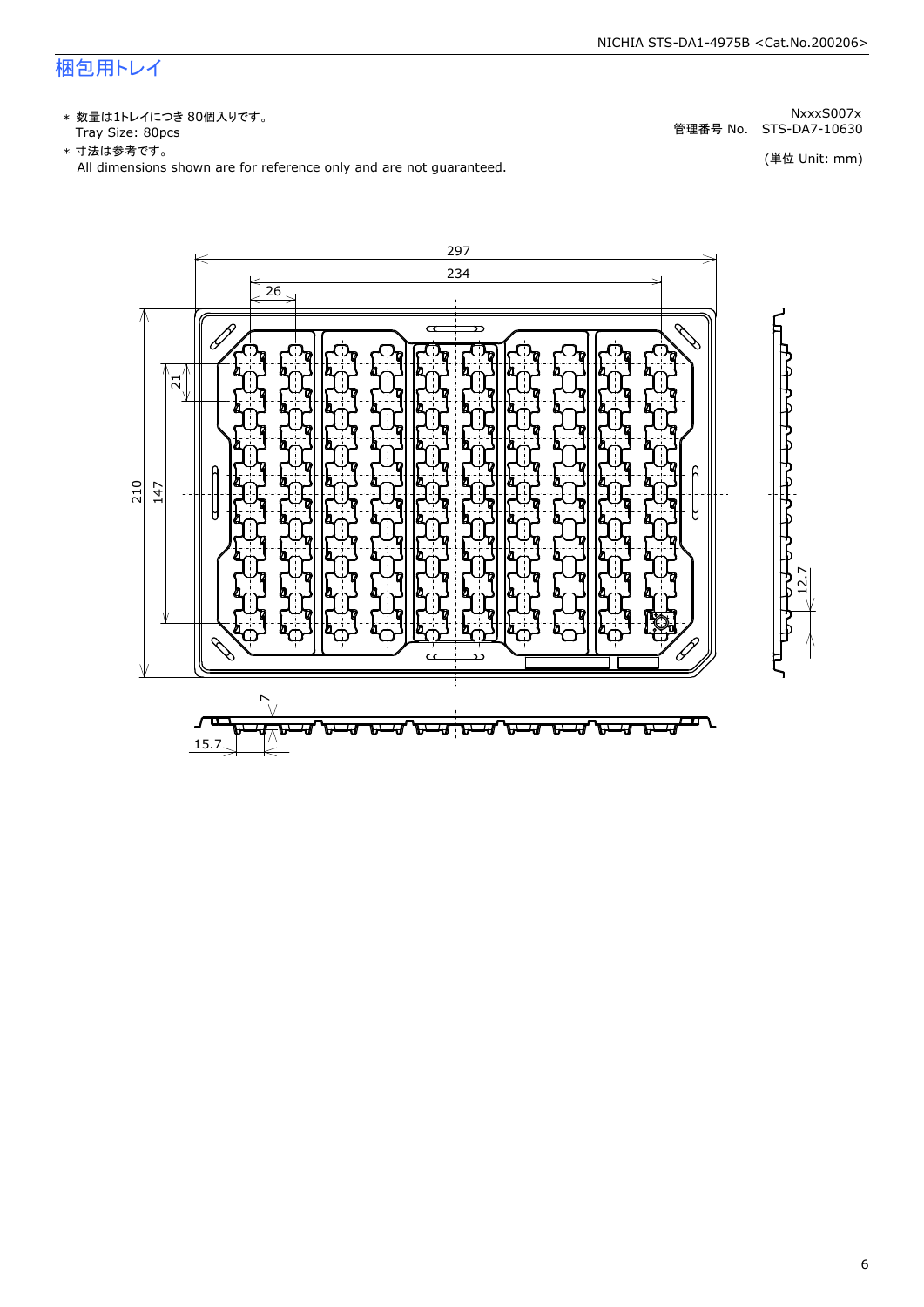Part No. Nxxxxxxx<br>No. STS-DA7-5106D

### 梱包仕様

Trays are shipped with desiccants in heat-sealed moisture-proof bags. シリカゲルとともにトレイをアルミ防湿袋に入れ、熱シールにより封をします。



Label ラベル  $\mathscr{U}$ NICHIA  $\begin{array}{lll} \text{cN}_{\text{us}} & \text{XXXX} & \text{LED} \\ \text{part no.:} & \text{Nxxxxxxx} \\ \text{LOT:} & \text{YMxxxx-RRR} \\ \text{QTY.:} & & \text{PCS} \\ \hline & \text{ROHS} \end{array}$ NICHIA CORPORATION <sup>491</sup> OKA, KAMINAKA, ANAN, TOKUSHIMA, JAPAN LOT: QTY.: YMxxxx-RRR PCS PART NO.:

Moisture-proof bags are packed in cardboard boxes with corrugated partitions. アルミ防湿袋を並べて入れ、ダンボールで仕切ります。





- \* \*\*\*\*\*\*\* is the customer part number.<br>If not provided, it will not be indicated on the label.<br>客先型名が設定されていない場合は空白です。
- For details, see "LOT NUMBERING CODE"<br>in this document.<br>ロット表記方法についてはロット番号の項を<br>参照して下さい。
- \* Products shipped on trays are packed in a moisture-proof bag.<br>They are shipped in cardboard boxes to protect them from external forces during transportation.<br>本製品はトレイに入れたのち、輸送の衝撃から保護するためダンボールで梱包します。<br>\* Do not drop or exp 本製品はトレイに入れたのち、輸送の衝撃から保護するためダンボールで梱包します。
- Do not drop or expose the box to external forces as it may damage the products. \*
- 取り扱いに際して、落下させたり、強い衝撃を与えたりしますと、製品を損傷させる原因になりますので注意して下さい。 Do not expose to water. The box is not water-resistant. \*
- ダンボールには防水加工がされておりませんので、梱包箱が水に濡れないよう注意して下さい。 \*
- 輸送、運搬に際して弊社よりの梱包状態あるいは同等の梱包を行って下さい。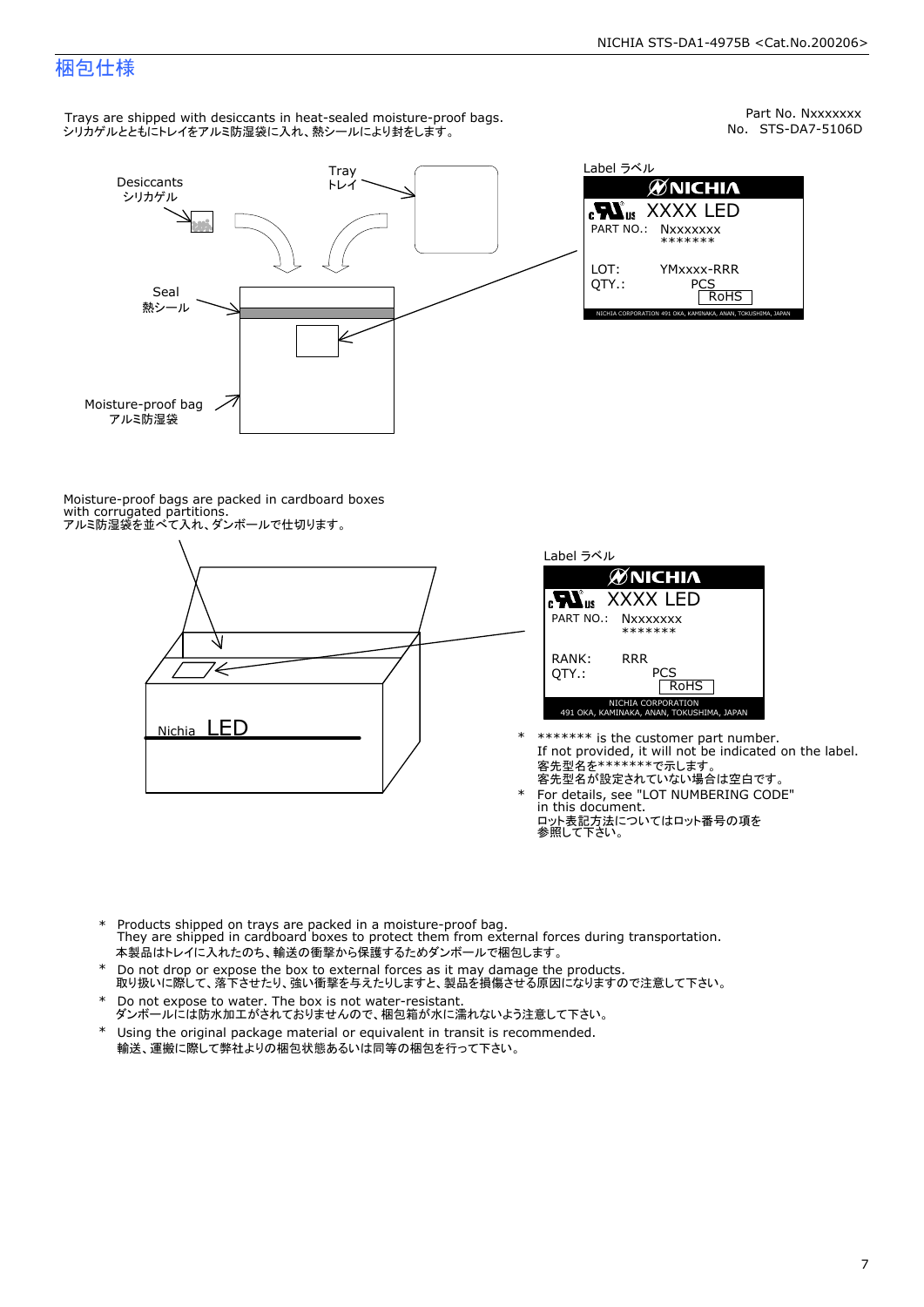### ロット番号

ロット番号は以下のように英数字で表記します。

- YMxxxx RRR
- Y 製造年

| 年    |   |  |  |  |
|------|---|--|--|--|
| 2019 | J |  |  |  |
| 2020 | Κ |  |  |  |
| 2021 |   |  |  |  |
| 2022 | М |  |  |  |
| 2023 | Ν |  |  |  |
| 2024 |   |  |  |  |

#### M - 製造月

| 月 | м | 月  | М |
|---|---|----|---|
|   |   |    |   |
|   |   | 8  | 8 |
| 3 | 3 | 9  | q |
|   |   | 10 |   |
|   |   | 11 | P |
| 6 | 6 | 12 |   |

xxxx-当社管理番号

RRR-色度ランク、光束ランク、演色性ランク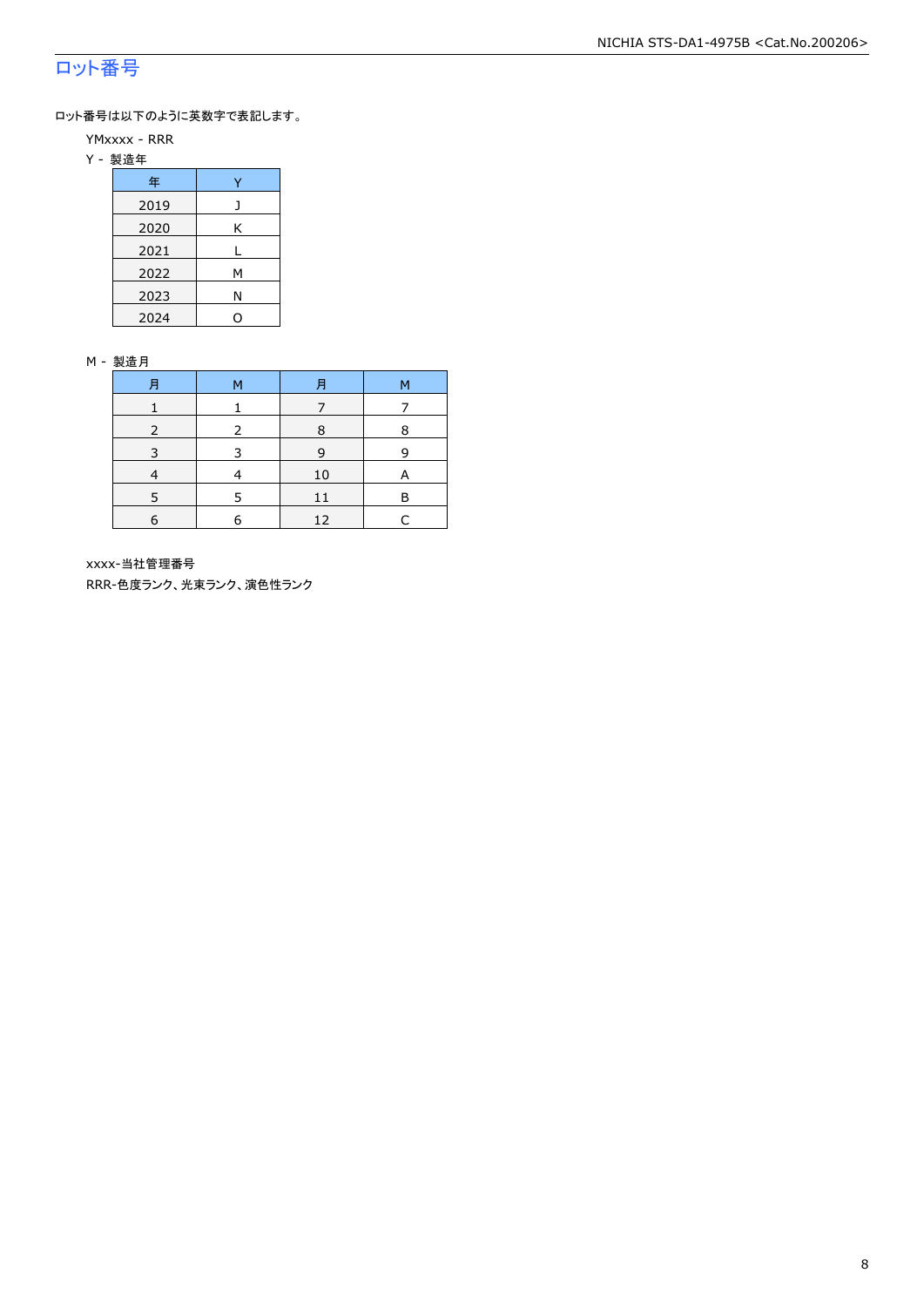### ディレーティング特性

NVNWS007Z-V1 管理番号 No. STS-DA7-10631B

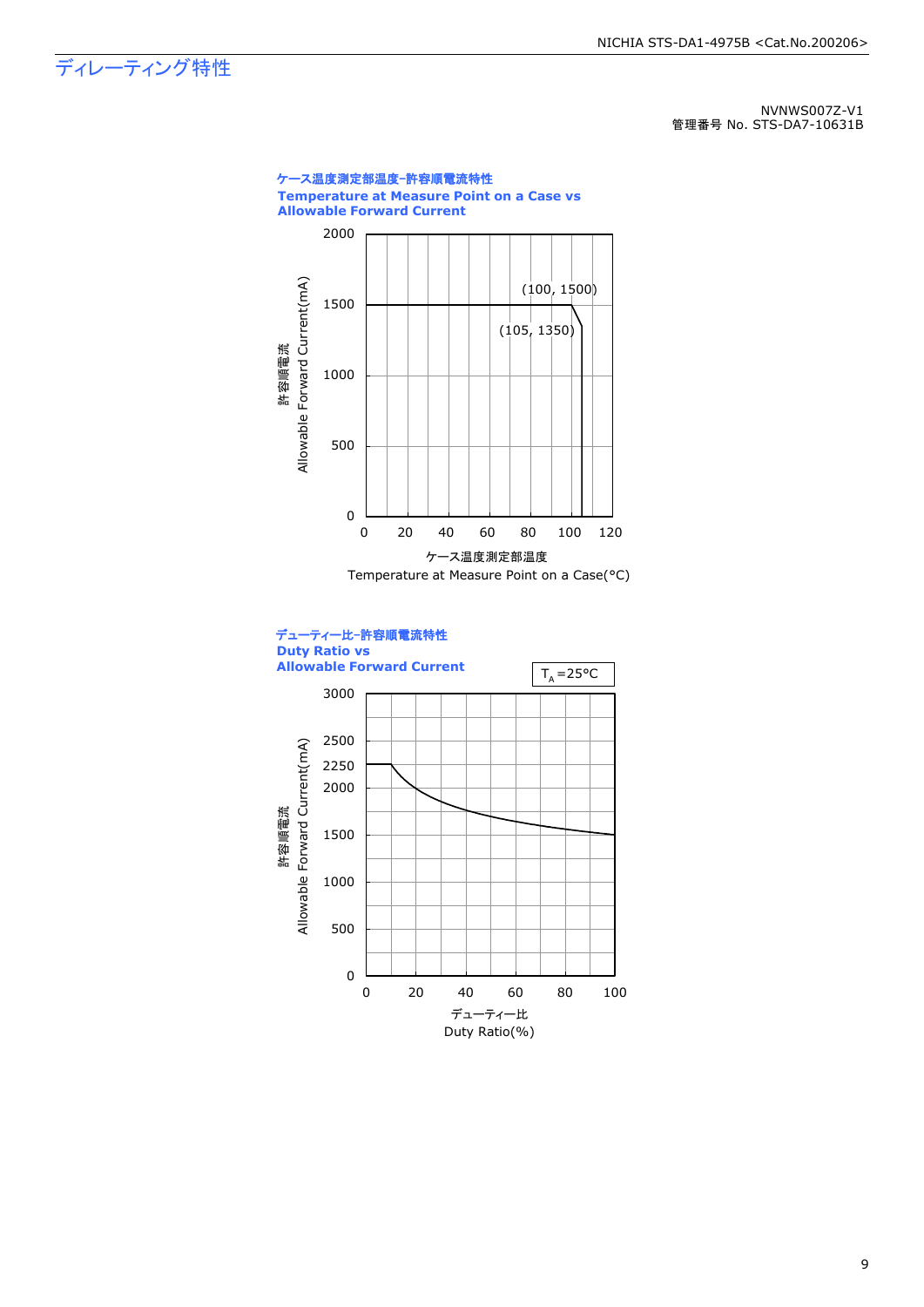### 光学特性

#### \* 本特性は参考です。

All characteristics shown are for reference only and are not guaranteed.

NVNWS007Z-V1 管理番号 No. STS-DA7-12430A

 $\;\ast\;$  パルス駆動により測定しています。<br>The following graphs show the characteristics measured in pulse mode.



指向特性 **Directivity** 



\* 本特性は演色性ランクRs030に対応しています。 The graphs above show the characteristics for Rs030 LEDs of this product.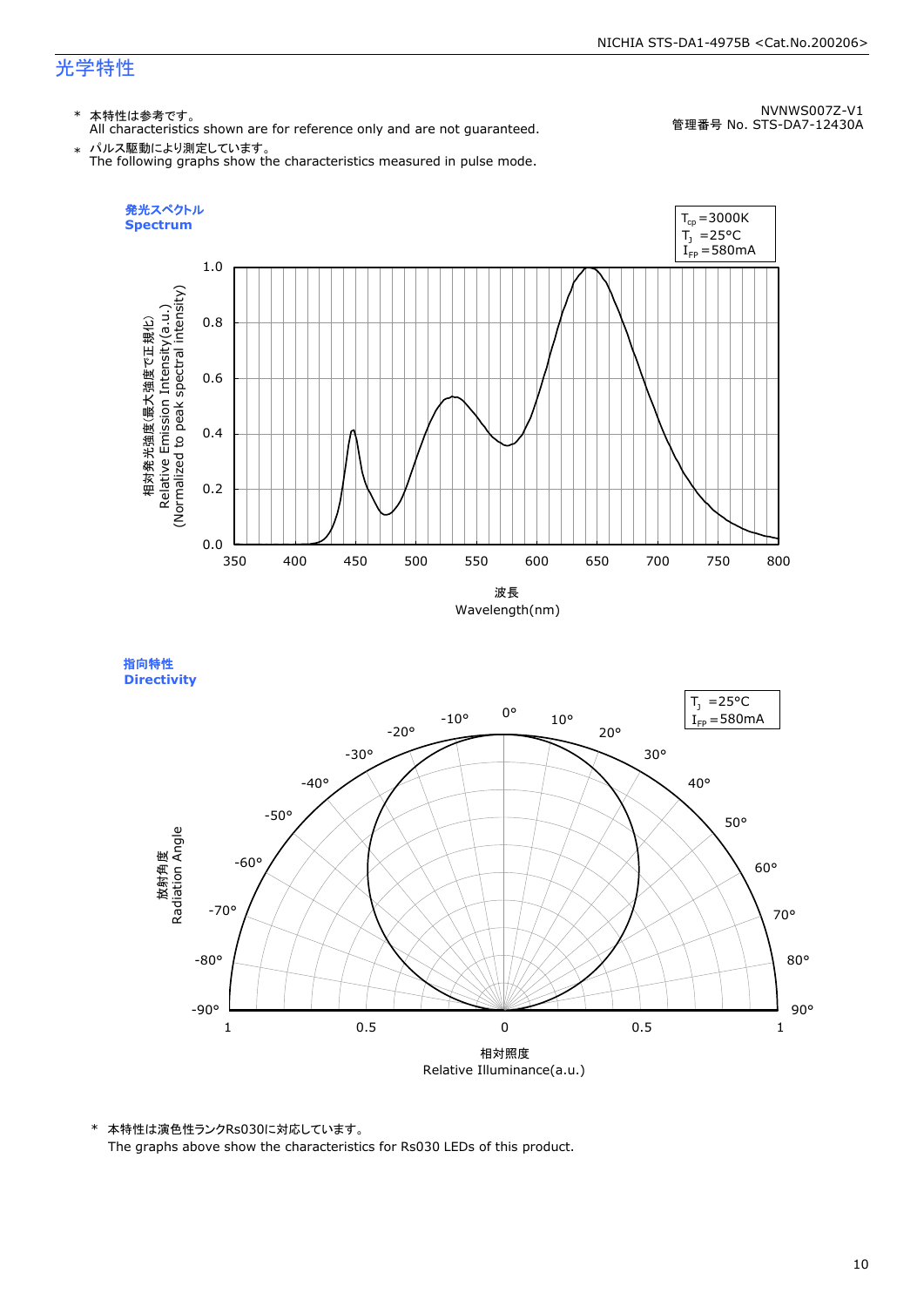#### NICHIA STS-DA1-4975B <Cat.No.200206>

### 光学特性

### \* 本特性は参考です。

All characteristics shown are for reference only and are not guaranteed.

NVNWS007Z-V1 管理番号 No. STS-DA7-12431A

 $\;\ast\;$  パルス駆動により測定しています。<br>The following graphs show the characteristics measured in pulse mode.



指向特性 **Directivity** 



\* 本特性は演色性ランクRs030に対応しています。 The graphs above show the characteristics for Rs030 LEDs of this product.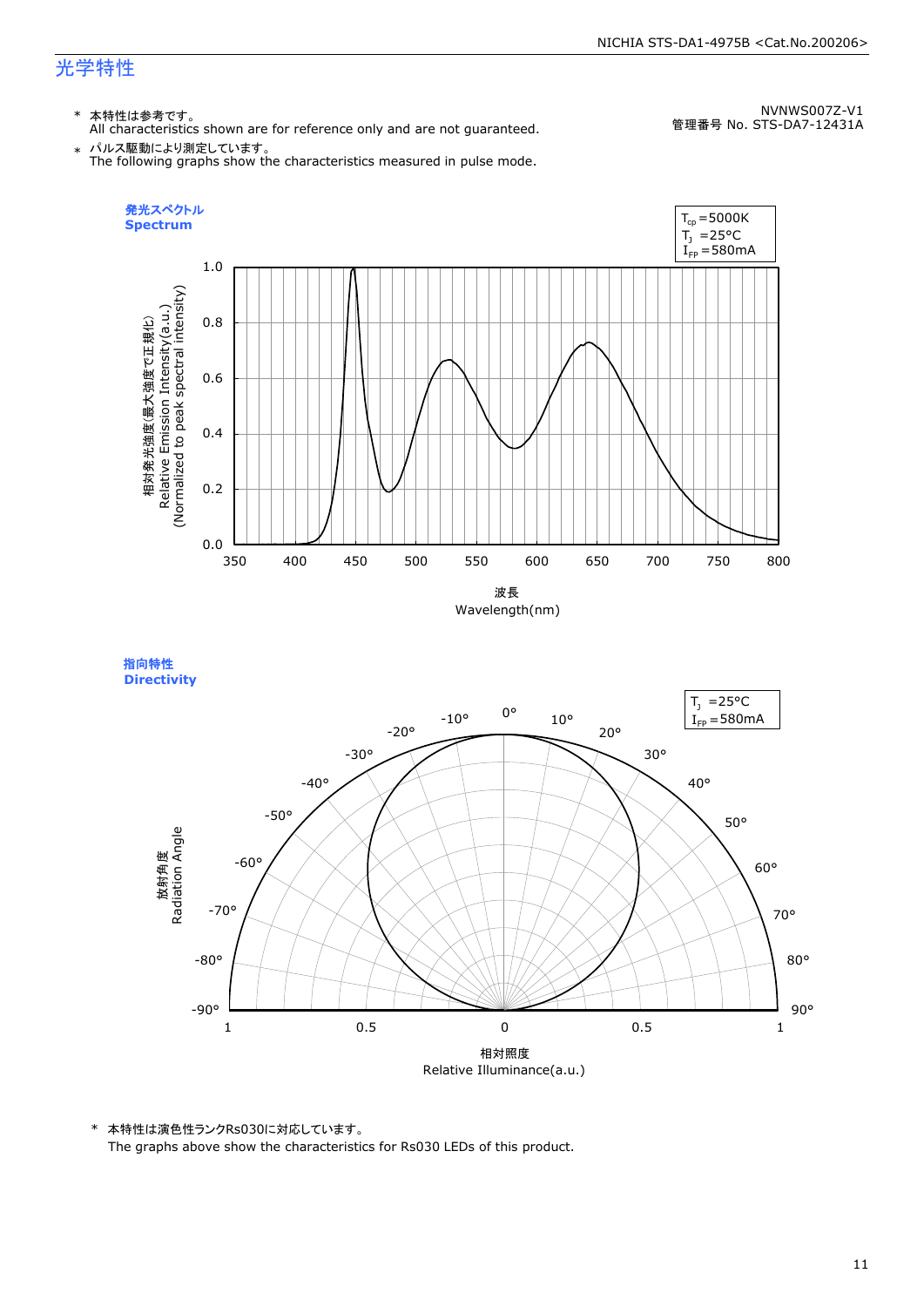\* 本特性は参考です。

All characteristics shown are for reference only and are not guaranteed. \* パルス駆動により測定しています。

The following graphs show the characteristics measured in pulse mode.

NVNWS007Z-V1

NICHIA STS-DA1-4975B <Cat.No.200206>

管理番号 No. STS-DA7-12432A



\* 本特性は色温度2700K~4500K、演色性ランクRs030に対応しています。 The graphs above show the characteristics for 2700K~4500K, Rs030 LEDs of this product.

#### 12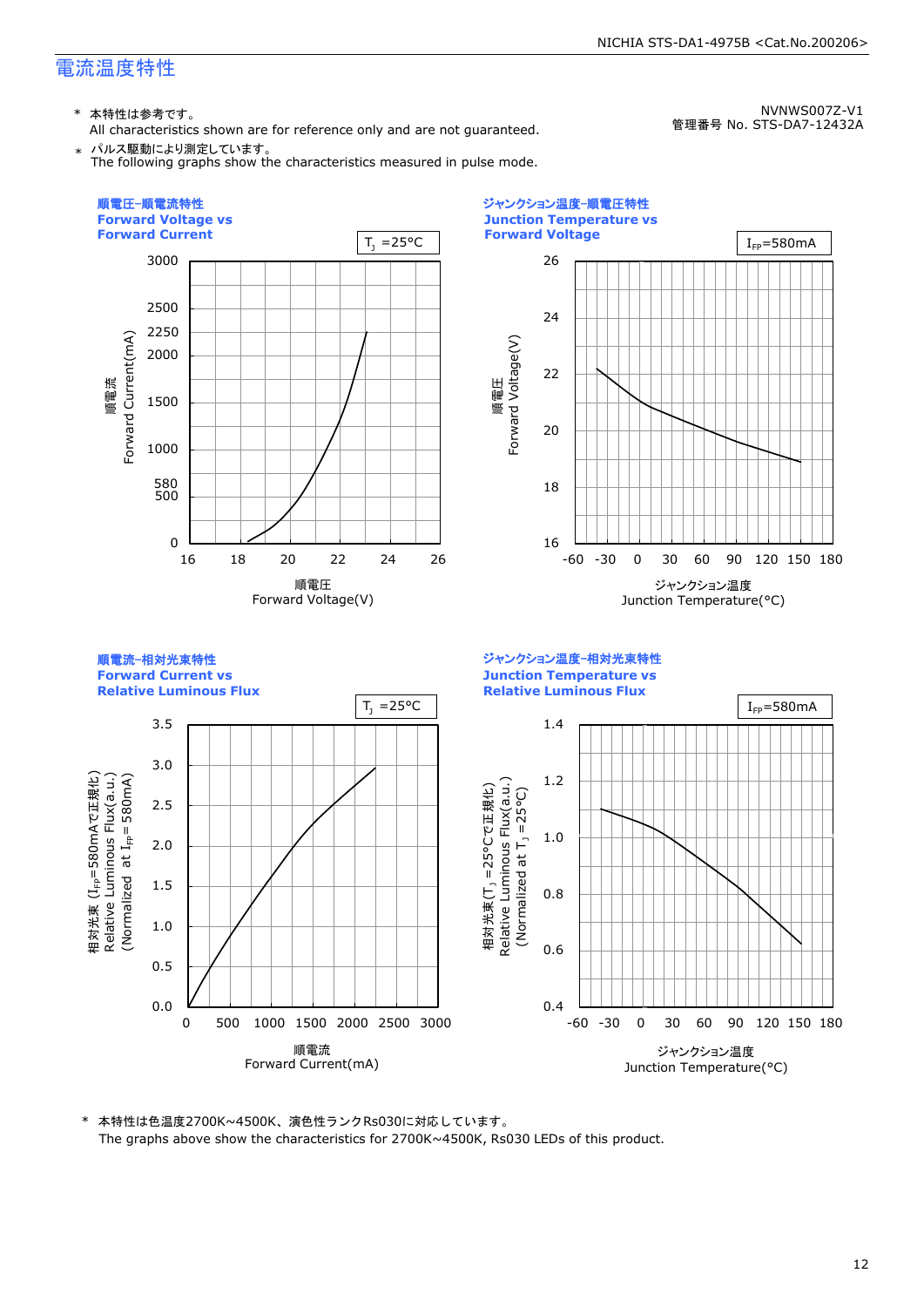\* 本特性は参考です。

All characteristics shown are for reference only and are not guaranteed. \* パルス駆動により測定しています。

The following graphs show the characteristics measured in pulse mode.

NVNWS007Z-V1 管理番号 No. STS-DA7-12433A

NICHIA STS-DA1-4975B <Cat.No.200206>



\* 本特性は色度ランクsm50x(ランク座標範囲内の特別ランクを含む)、演色性ランクRs030に対応しています。 The graphs above show the characteristics for sm50x, Rs030 LEDs, including sub-bins, of this product.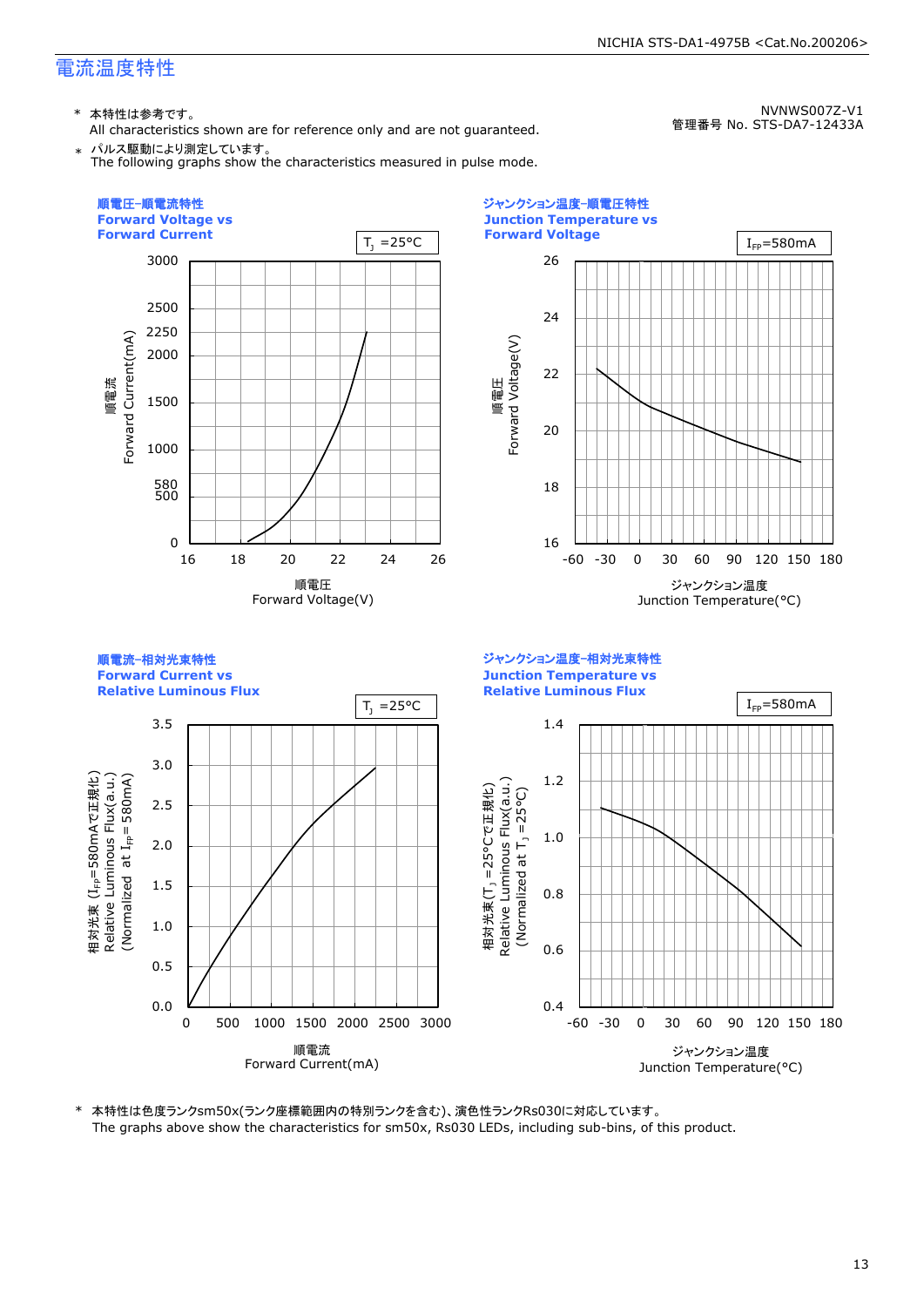- \* All characteristics shown are for reference only and are not guaranteed. 本特性は参考です。
- \* Ine following graphs show th<br>、パルス駆動により測定しています。 The following graphs show the characteristics measured in pulse mode.

Part No. NVNWS007Z-V1 No. STS-DA7-12434B





\* The graphs above show the characteristics for Rs030 LEDs of this product. 本特性は演色性ランクRs030に対応しています。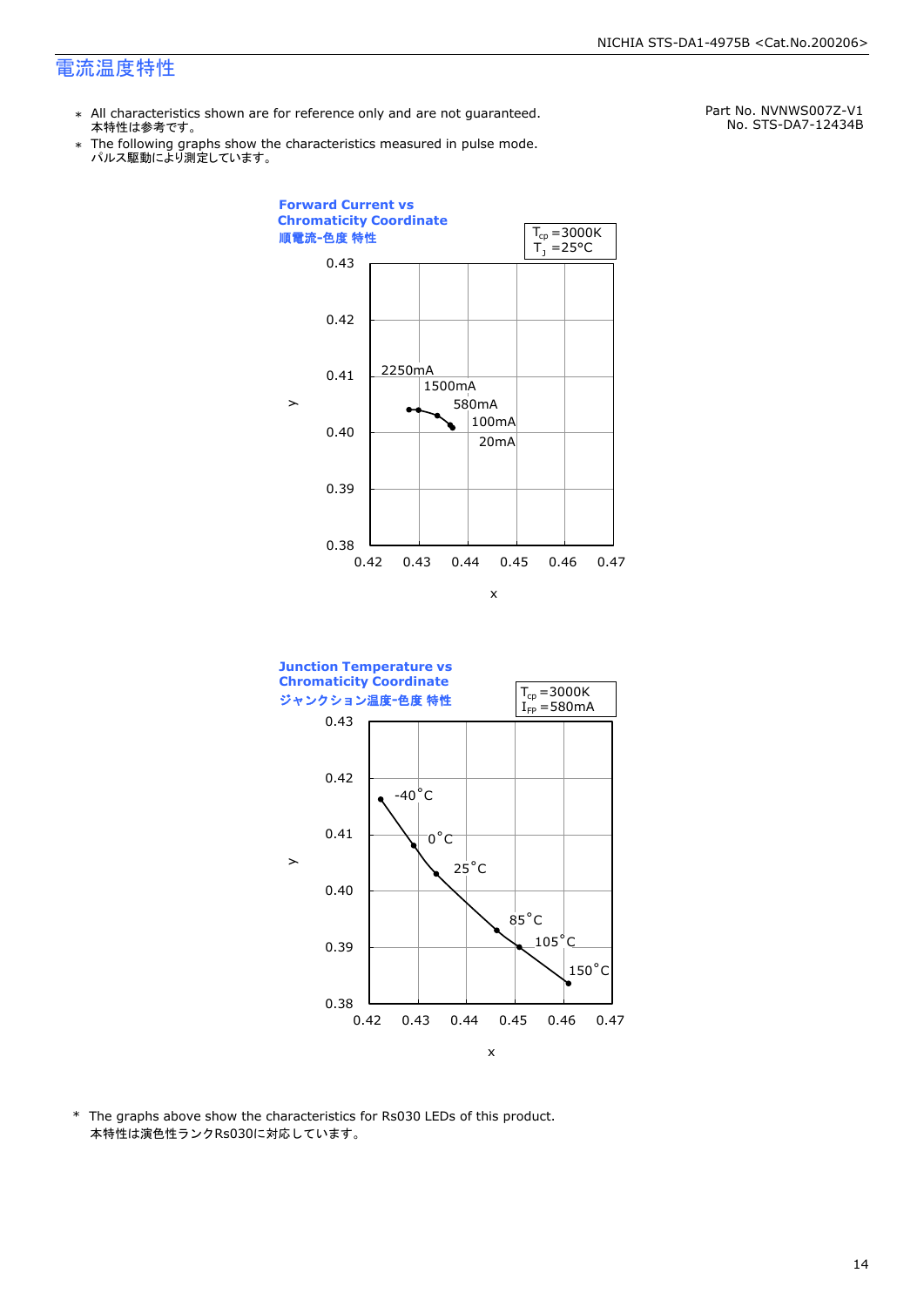- \* All characteristics shown are for reference only and are not guaranteed. 本特性は参考です。
- \* Ine following graphs show th<br>、パルス駆動により測定しています。 The following graphs show the characteristics measured in pulse mode.

Part No. NVNWS007Z-V1 No. STS-DA7-12435B





\* The graphs above show the characteristics for Rs030 LEDs of this product. 本特性は演色性ランクRs030に対応しています。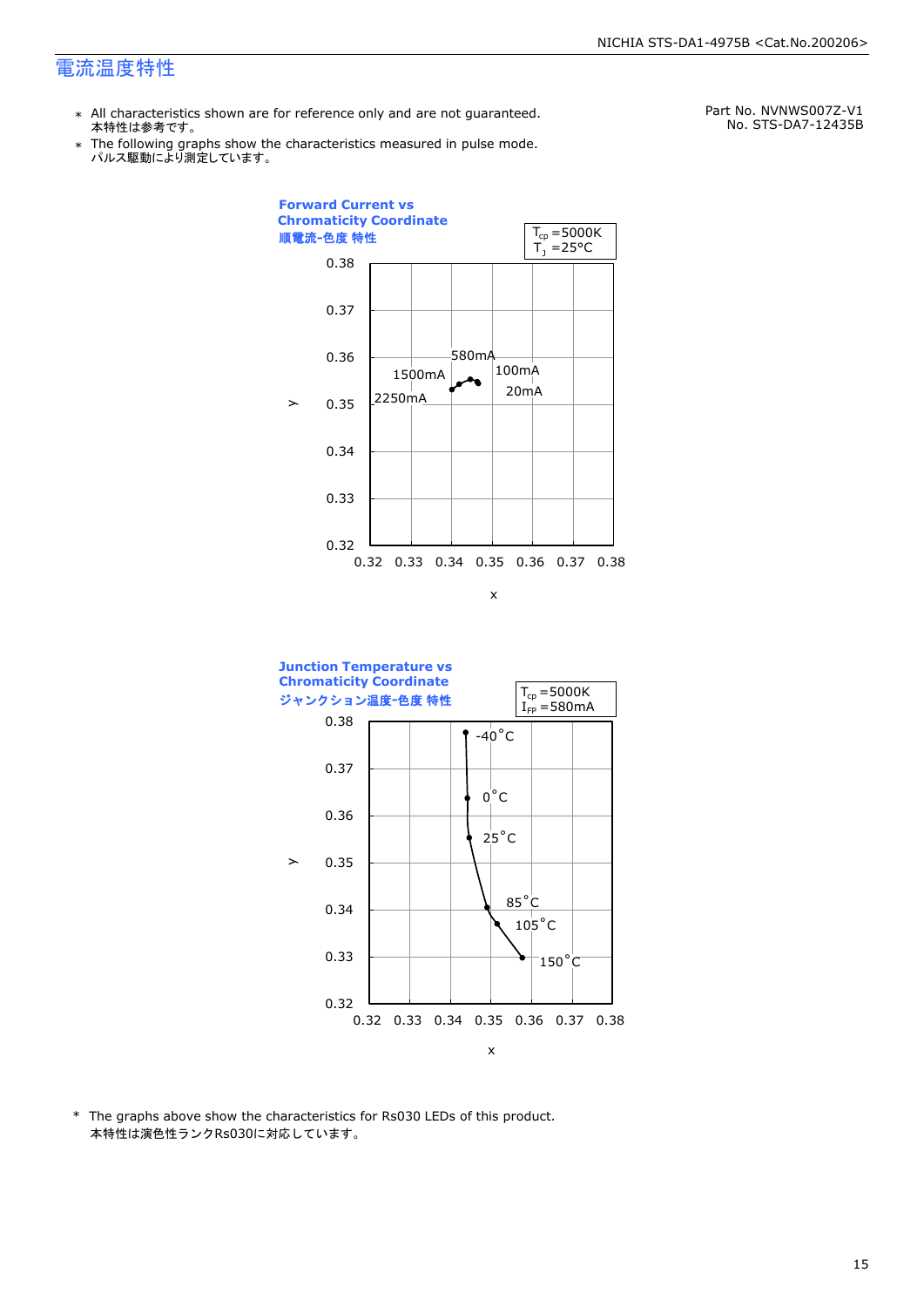### 信頼性

#### (1) 試験項目と試験結果

| 試験項目    | 参照規格                            | 試験条件                                          | 試験時間     | 故障判定<br>基準 No. | 故障数/試験数 |
|---------|---------------------------------|-----------------------------------------------|----------|----------------|---------|
| 熱衝撃(気相) |                                 | -40°C(15 分)~100°C(15 分)                       | 100 サイクル | #1             | 0/10    |
| 高温保存    | <b>JEITA ED-4701</b><br>200 201 | $T_A = 100^{\circ}C$                          | 1000 時間  | #1             | 0/10    |
| 高温高湿保存  | <b>JEITA ED-4701</b><br>100 103 | $T_A = 60^{\circ}$ C, RH = 90%                | 1000 時間  | #1             | 0/10    |
| 低温保存    | JEITA ED-4701<br>200 202        | $T_{\text{A}} = -40^{\circ}C$                 | 1000 時間  | #1             | 0/10    |
| 高温連続動作  |                                 | $T_c = 100^{\circ}$ C, I <sub>F</sub> =1500mA | 1000 時間  | #1             | 0/10    |
| 静電破壊    | ANSI/ESDA/<br>JEDEC JS-001      | HBM, 8kV, 1.5kΩ, 100pF, 順逆 1回                 |          | #1             | 0/10    |

注記:

測定は LED が常温に戻ってから行います。

#### (2) 故障判定基準

| 基準 No. | 項目      | 条件                    | 判定基準     |
|--------|---------|-----------------------|----------|
|        | 順電圧(VF) | [ <sub>F</sub> =580mA | ·初期値×1.1 |
| #1     | 光束(Ф.)  | $I_F = 580mA$         | :初期値×0.7 |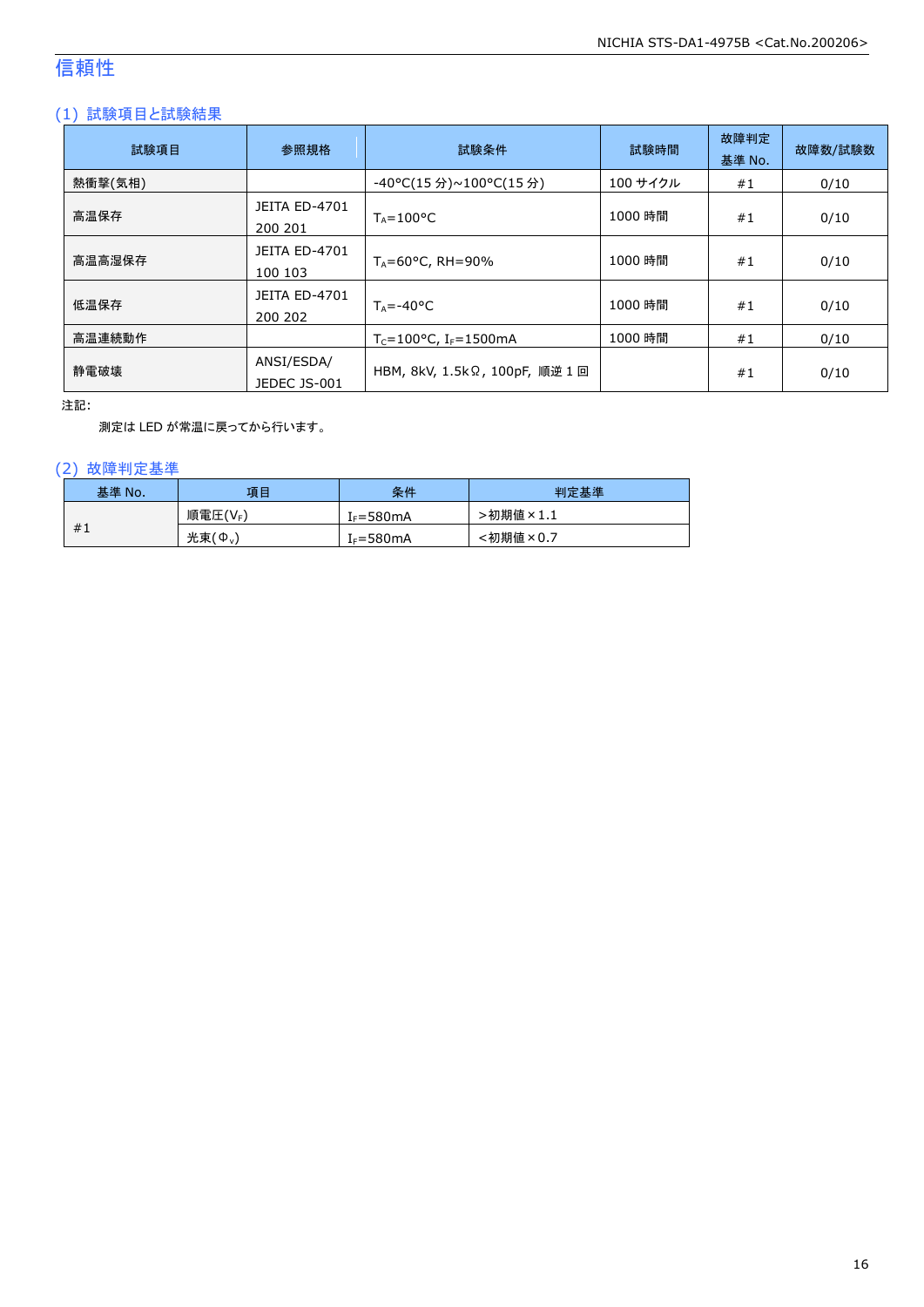#### 注意事項

#### (1) 保管

|    | 条件        | 温度         | 湿度       | 期間        |
|----|-----------|------------|----------|-----------|
|    | アルミ防湿袋開封前 | 30°C<br>以下 | 90%RH 以下 | 納入日より1年以内 |
| 保管 | アルミ防湿袋開封後 | 30°C 以下    | 70%RH 以下 | 168 時間以内  |

- アルミ防湿袋を開封後は上記の条件を越えないようにはんだ付けを完了下さい。万一未使用の LED が残った場合は、シリカゲル入り密閉容器等で保管 下さい。なお当社防湿袋に戻し、再封印することを推奨します。
- 電極部分は、金メッキが施されております。腐食性ガス等を含む雰囲気にさらされますと、メッキ表面が変質し、問題が生じる事があります。保管時は密閉 容器等で保管して下さい。なお当社防湿袋に戻し、再封印することを推奨します。
- 実機に使用する部材(パッキン、接着剤など)については、メッキ表面への影響を考慮して、硫黄成分を含有しているものの使用を避けて下さい。メッキの 表面異常は、導通・接続不良に繋がる可能性があります。また、パッキンを使用する場合は、シリコーンゴム材質のものを推奨します。その際、低分子量 のシロキサンによる機器の接点不良に注意して下さい。
- 急激な温度変化のある場所では、結露が起こりますので温度変化の少ない場所に保管して下さい。
- 埃の多い環境での保管は避けて下さい。
- 直射日光や室温を超えるような環境に長期間さらさないで下さい。

#### (2) 使用方法

● LED 毎に絶対最大定格を超えないように回路設計を行って下さい。LED 毎に定電流駆動することを推奨致します。また定電圧駆動する場合は、(A)の回 路は LED の順電圧の影響により LED に流れる電流がばらつく可能性がありますので、(B)の回路を推奨します。



- 本製品は、順方向電流駆動でご使用下さい。また、非点灯時には順逆とも電圧がかからないように配慮下さい。特に逆電圧が連続的に加わる状態は、マ イグレーションを発生させる可能性があり、素子にダメージを与える場合がありますので避けて下さい。長時間使用しない場合は、安全のために必ず主電 源スイッチを切って下さい。
- 電流により色度が変化するため、調光する場合はパルス駆動によるデューティ制御を推奨します。
- 本製品は LED の諸特性が安定する定格電流の 10%以上でご使用されることを推奨します。
- 雷サージなどの過電圧が LED に加わらないようにして下さい。
- 屋外で使用される場合は、十分な防水対策、湿度対策、塩害対策を施してご使用下さい。

#### (3) 取り扱い上の注意

- 素手で本製品を取り扱わないで下さい。表面が汚れ、光学特性に影響を及ぼすことがあります。また場合によっては、製品の変形や断線が起こり、不灯 の原因になることがあります。
- ピンセットで本製品を取り扱う場合は、製品へ過度な圧力を掛けないようにして下さい。樹脂部の傷、欠け、剥がれ、製品の変形や断線が起こり、不灯の 原因となります。
- 本製品を落下させてしまった場合には、製品の変形などが発生することがありますのでご注意下さい。
- 本製品は積み重ねしないで下さい。製品を重ねると樹脂部に衝撃を与え、樹脂部の傷、欠け、剥がれ、変形・断線、LED 剥がれが発生し、不灯の原因に なります。

#### (4) 設計上の注意

- LED 周辺で使用する部材(筐体、パッキン、接着剤、2 次レンズ、レンズカバーなど)から放出された揮発性有機化合物は、LED のレンズや封止樹脂を透 過する可能性があります。特に密閉状態では、これらの揮発性有機化合物が熱や光子エネルギーにさらされると変色が起こり LED の光出力が大幅に低 下したり、色ずれが発生する可能性があります。また、空気の循環をよくすることで、光出力の低下や色ズレが改善されることがあります。密閉状態でご使 用される場合は、実機点灯試験による光学評価で異常なきことの確認をお願いします。
- 本製品は、カが加わるとセラミックス基板の割れが発生する恐れがあります。本製品を筐体に固定する場合、専用ホルダを用いることを推奨します。。
- 製品と筐体間の接続には放熱グリスを用いることを推奨します。製品・筐体のみの固定では、放熱性が低下することがあります。また放熱シートを用いた 場合、熱抵抗値は顕著に大きくなる可能性があります。

#### **COB** の取り扱い、密着、放熱などの一連のアプリケーションノートは弊社ホームページ「**LED** テクニカルデータ」をご確認ください。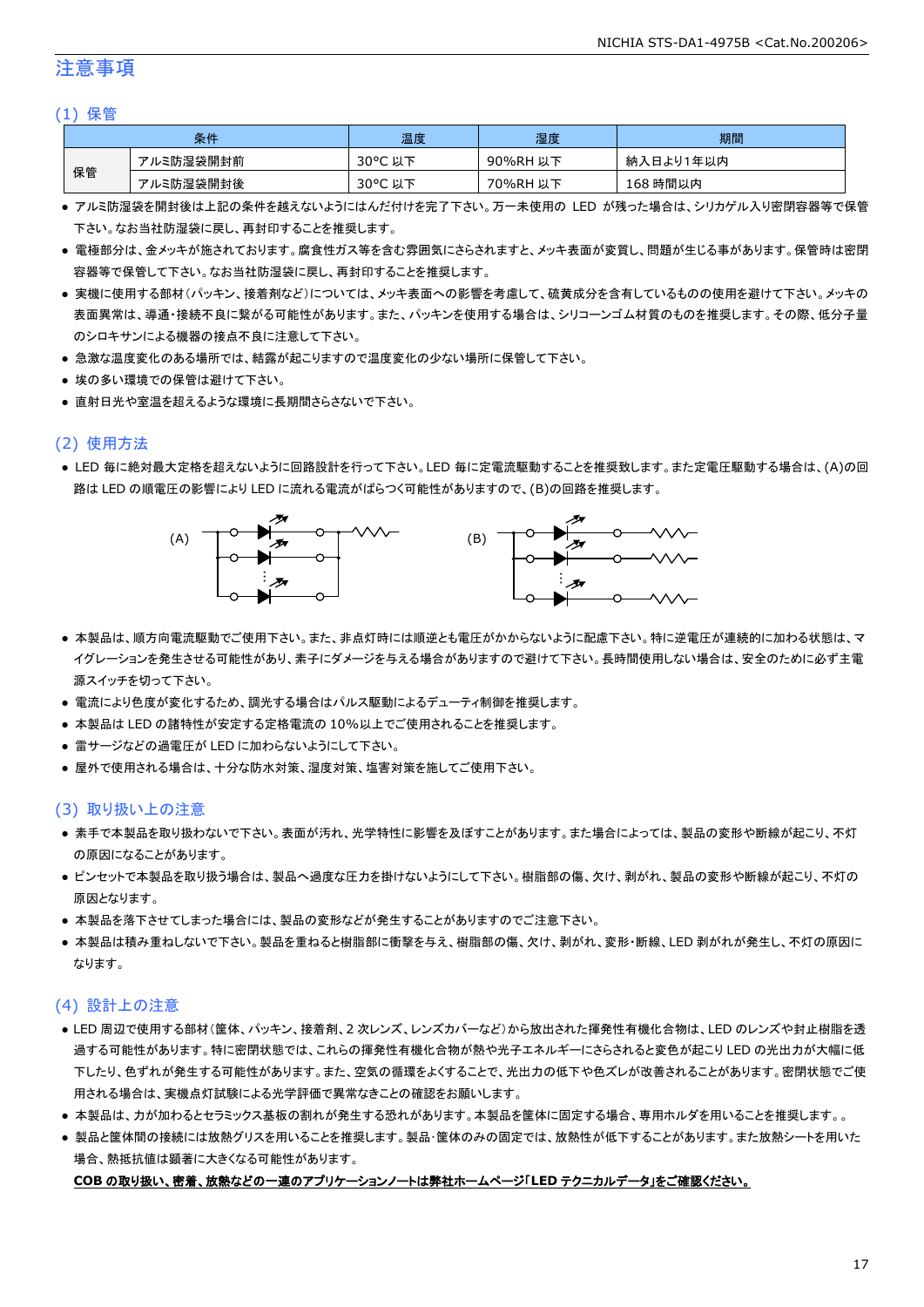#### (5) 静電気に対する取り扱い

● 本製品は静電気やサージ電圧に敏感で、素子の損傷や信頼性低下を起こすことがあります。取り扱いに際しては、以下の例を参考に静電気対策を十分 行って下さい。

 リストストラップ、導電性衣類、導電靴、導電性床材等による電荷の除去 作業区域内の装置、治具等の接地による電荷の除去 導電性材料による作業台、保管棚等の設置

- 使用機器(はんだコテなど)、治具、装置類や作業区域内は適切に接地をして下さい。また、実装される機器等についてもサージ対策の実施を推奨しま す。
- 治具、装置類にガラスやプラスチックなどの絶縁体を使用される場合は以下の例を参考に対策を十分行って下さい。

 導電性材料による導電化 加湿による帯電防止 除電器(イオナイザ)による電荷の中和

#### (6) 熱の発生

● 本製品をご使用の際は、効率的に素子の熱を下げる対策を施し、最大ジャンクション温度(T」)を超えることがないよう配慮下さい。熱飽和時のジャンクショ ン温度(T」)を推定する方法として、次の式で算出することが可能です。

 $T_1 = T_C + R_{B1C} \cdot W$ 

\*T1=ジャンクション温度: °C

Tc=ケース温度: °C

R<sub>0JC</sub>=ダイスから T<sub>C</sub> 測定ポイントまでの熱抵抗: °C/W W=投入電力(I<sub>F</sub>×V<sub>F</sub>): W

G T<sub>c</sub> Measurement Point

● 密着させる材料や筐体の材料特性および表面状態により Reicが変化することがあります。以下の内容についてもご注意頂けますようお願い致します。 本製品を搭載する筐体もしくはヒートシンクの間は熱抵抗の低い放熱材で密着させて下さい。

本製品を搭載するヒートシンクの面は穴や凹凸がなく、平たんにして密着させて下さい。

ホルダーや放熱材を使用する場合は、放熱が維持できる状態として下さい。

 熱による経年劣化、つまり寸法変化または特性劣化が発生すると、保持状態が変化し放熱悪化による製品破損の原因となりますので、信頼性についても 十分に御確認をお願い致します。

● 表面温度測定器(サーモグラフィ)等による非接触による温度測定も有効ですので、放熱設計の際の御参考として下さい。

#### ● **COB** の取り扱い、密着、放熱などの一連のアプリケーションノートは弊社ホームページ「**LED** テクニカルデータ」をご確認ください。

#### (7) 洗浄

- ぬれた雑巾、ベンジン、シンナーなどで LED を拭かないで下さい。
- 洗浄する場合は、イソプロピルアルコールを使用して下さい。その他の洗浄剤の使用に当たってはパッケージ及び樹脂が侵され不具合発生の原因となる 場合がありますので、問題のないことを十分確認の上での使用をお願い致します。フロン系溶剤については、世界的に使用が規制されています。
- LED に汚れが付着した場合にはイソプロピルアルコールを布に付けて良く絞って汚れを拭き取って下さい。
- 超音波洗浄は、基本的には行わないで下さい。やむをえず行う場合は、発振出力や基板の取り付け方により LED への影響が異なりますので、予め実使 用状態で異常のない事を確認の上実施下さい。

#### (8) 目の安全性

- 2006 年に国際電気委員会(IEC)からランプ及びランプシステムの光生物学的安全性に関する規格 IEC 62471 が発行され、LED もこの規格の適用範 囲に含められました。一方、2001 年に発行されたレーザー製品の安全に関する規格 IEC 60825-1 Edition1.2 において、LED が適用範囲に含まれて いましたが、2007 年に改訂された IEC 60825-1 Edition2.0 で LED が適用除外されました。但し、国や地域によっては、依然として IEC 60825-1 Edition1.2 と同等規格を採用し、LED が適用範囲に含められています。これらの国や地域向けには、ご注意下さい。IEC62471 によって分類される LED のリスクグループは、放射束や発光スペクトル、指向性などによって異なり、特に青色成分を含む高出力ではリスクグループ 2 に相当する場合もあり ます。LED の出力を上げたり、LED からの光を光学機器にて集光したりするなどした状態で、直視しますと眼を痛めることがありますので、ご注意下さい。
- 点滅光を見つづけると光刺激により不快感を覚えることがありますのでご注意下さい。又、機器に組み込んでご使用される場合は、光刺激などによる第三 者への影響をご配慮下さい。